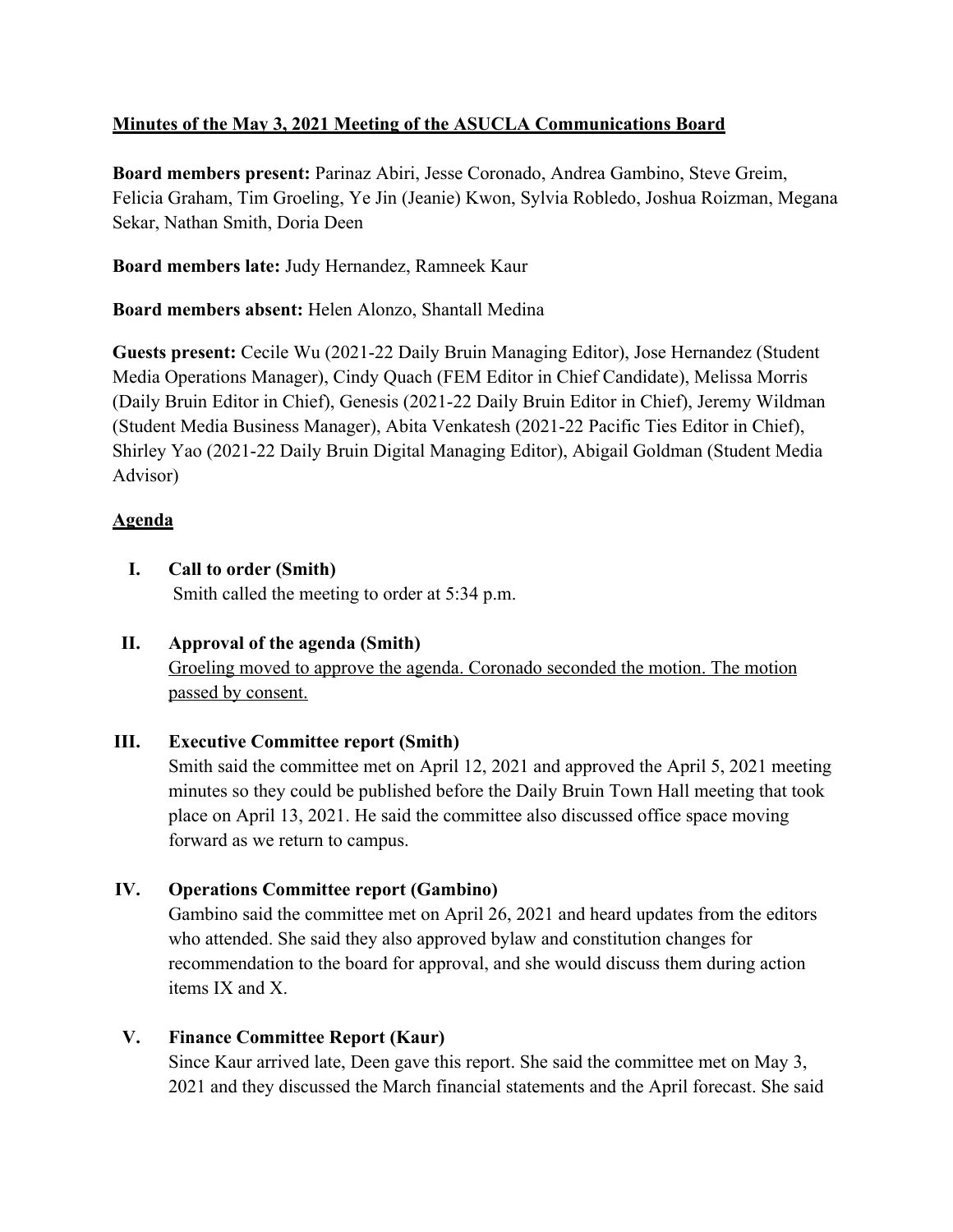the committee also approved the 2021-22 ASUCLA Communications Board Budget and Five-Year Plan Draft and recommended it for approval from the full board. She said the details will be discussed during action item VI.

### **VI. Media Director's Report (Deen)**

Deen reported on the following:

#### *Newsmagazine Posts per Week*

Deen shared the newsmagazine online posts for winter quarter weeks one through five of spring quarter. All of the magazines were on track with the minimum publishing requirements for winter quarter except for OutWrite, which met half the requirement.

#### *March 2021 financial statements*

Deen discussed the cash, revenue, expenses, net revenue, and the summary of the Daily Bruin, Web, and Outdoor sales.

#### *April 2021 Forecast*

Deen said the March forecast would be over budget in Web, but under budget in both Daily Bruin print and Outdoor. Web would be up by 142%, but Daily Bruin and Outdoor would be down 20% and 26% respectively.

### **VII. Public Comment (Smith)**

Morris said she would allow Qu to give the report so he can get practice for next year. Qu said the Daily Bruin did a flat page for the USAC Elections, and most of the top editors for next year were hired. He said they would put out the Prime package later within the week along with the Opinion Spring package. Wu said she was going the be the Daily Bruin Managing Editor next year, so she wanted to introduce herself.

### **New Business/Discussion Items**

### **VIII. March 2021 Financial Statements (Deen)**

Deen said that total income was \$121,627 and budgeted income was \$108,748 leaving us \$12,879 (12%) better than budget. Web was up 81% to budget while both Daily Bruin and Outdoor were down to budget 10% and 67% respectively. BruinLife was up 44% to budget. The studio planned to open in February but did not open until March. Total expense was  $$110,276$  and budgeted expense was  $$103,280$  leaving us  $$6,996>(<7\%)$ over budget. Net revenue was \$11,350 and budgeted net revenue was \$5,468 leaving us \$5,882 (108%) better than budget. Year to date net revenue was \$84,431 and budgeted net revenue was a loss of <\$41,997> leaving us \$126,408 (310%) better than budget. Cash reserves stood at \$718,000 leaving us \$486,000 above policy.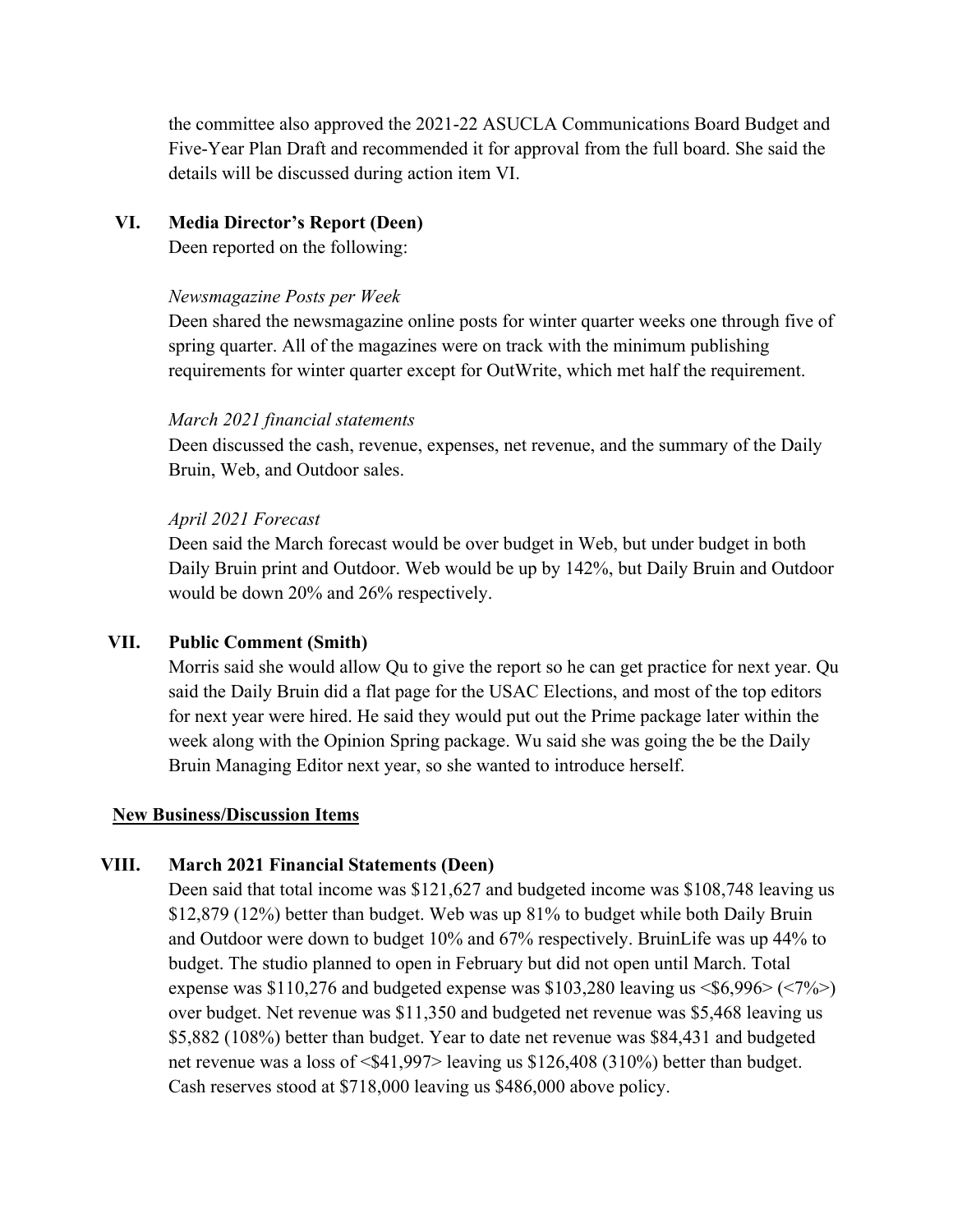#### **New Business/Action Items**

#### **IX. Bylaw changes (Gambino)**

There were no bylaw changes.

#### **X. Constitution changes (Gambino)**

Gambino informed the board that the following changes were proposed and approved by the Operations Committee, and they recommend approval to the Communications Board of the following Bylaw changes.

Article III. Membership: Section A, # 1

*Original language: There shall be eight members who are students: four graduate students and four undergraduate students.*

*Revised language: There shall be nine members who are students: four graduate students and five undergraduate students, one of whom will be an undergraduate transfer representative.*

Article III. Membership: Section B, # 1

*Original language: Each undergraduate student member must have and maintain not less than a cumulative grade point average of 2.0. Each student must be registered at the University of California, Los Angeles, during each quarter or semester of service except that the registration requirement need not be met during the summer period.*

*Revised language: Each undergraduate student member must have and maintain not less than a cumulative grade point average of 2.0. Each student must be registered at the University of California, Los Angeles, during each quarter or semester of service except that the registration requirement need not be met during the summer period. The undergraduate transfer representative must have started their undergraduate career at a postsecondary institution other than UCLA.*

Article IV. Duties and Rights of the Board: Section B, # 4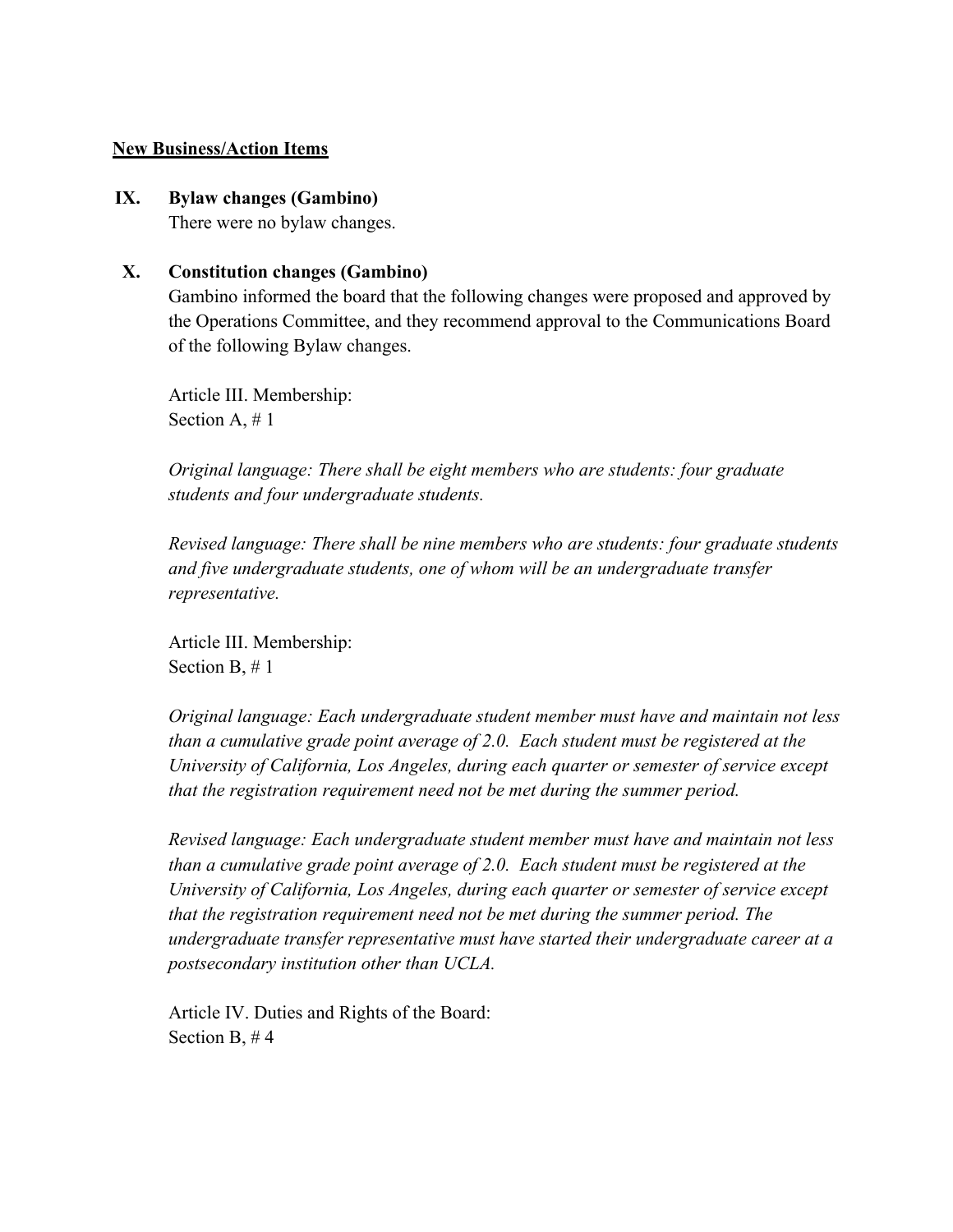*Original language: Once the editor selection for a publication has been completed, the Chair of the Communications Board is required to write a brief letter explaining the selection choice using publicly-available information. This letter may not contain restricted content nor deliberations from executive session and is only required for contested processes with multiple candidates.*

*Revised language: Once the editor selection for a publication has been completed, the Chair of the Communications Board is required to write a brief letter explaining the selection choice to the staff when there are contested processes with multiple candidates for which the candidate endorsed by the optional staff endorsement process was not selected. This letter may contain, with review and unanimous approval from the members present for the selection, specific content and/or deliberations from executive session.*

Coronado moved to approve these three constitution changes. Robledo seconded the motion. The motion passed by a hand vote of 12-0 with no abstentions.

**XI. 2021-2022 ASUCLA Communications Board Budget and Five-Year Forecast (Deen)** Deen discussed the details of the budget. It was written in such a way that most expenses returned to normal, but revenue was budgeted to do so gradually. The net loss for the 2021-22 year was projected as  $\leq$  \$112,732 $>$ .

Greim moved to approve the 2021-2022 ASUCLA Communications Board Budget and Five-Year Forecast. Hernandez seconded the motion. The motion passed by a hand vote of 12-0 with no abstentions.

## **XII. FEM Editor in Chief selection (Deen)**

### **A. Cindy Quach, candidate**

Greim moved to enter executive session at 6:56 p.m. Hernandez seconded the motion. The motion passed by a member vote of 12-0 with no abstentions.

Greim moved to exit executive session at 8:05 p.m. Gambino seconded the motion. The motion passed by a member vote of 10-0 with no abstentions.

Coronado moved to appoint Cindy Quach as the 2021-2022 FEM Editor in Chief. Greim seconded the motion. The motion passed by a member vote of 12-0 with no abstentions.

## **XIII. Nommo Editor in Chief selection (Deen)**

## **A. Leilani Fu'Qua, candidate**

This item was tabled because Fu'Qua did not attend the meeting.